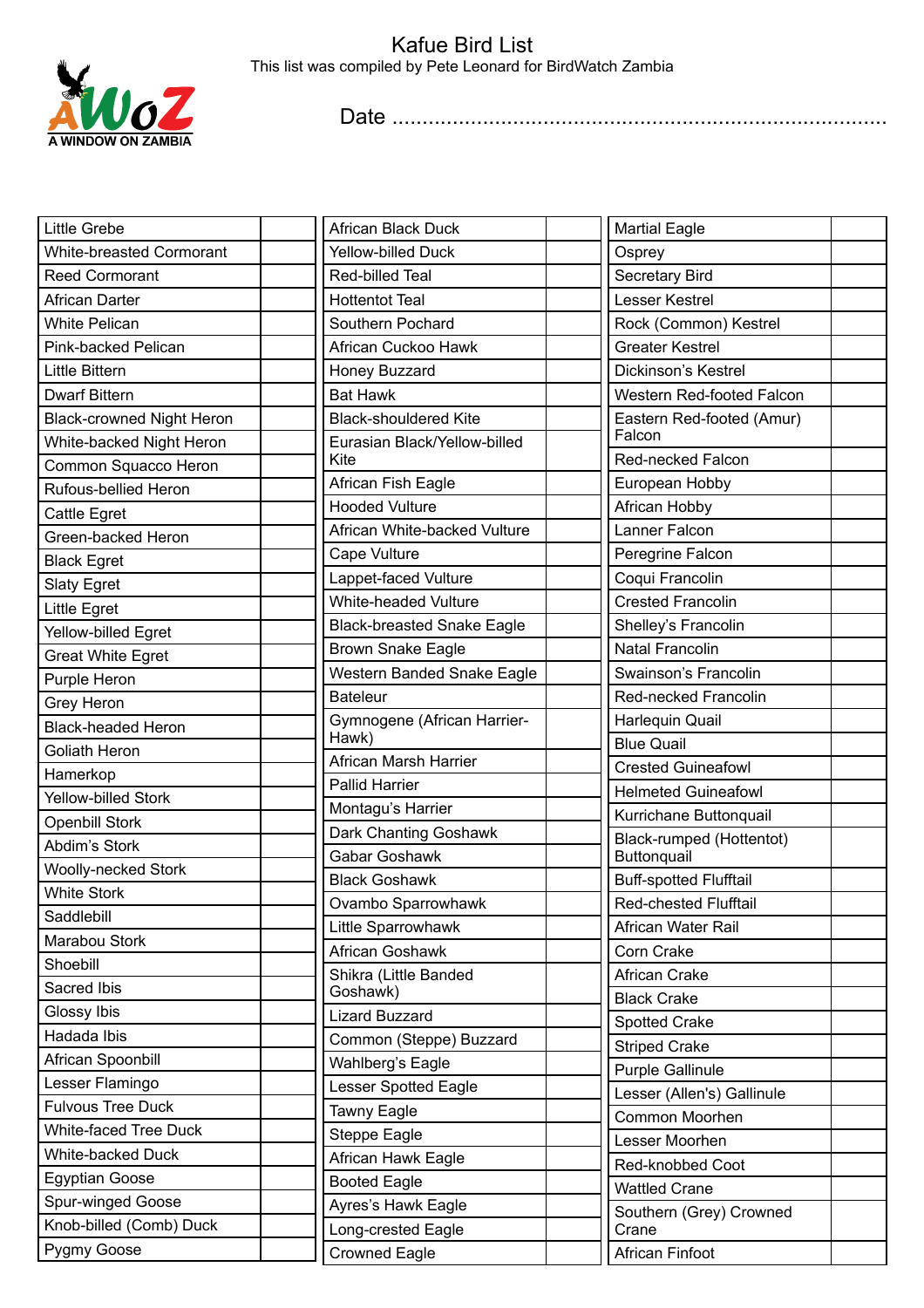| Denham's Bustard               | Laughing Dove                  | <b>Eurasian Swift</b>            |
|--------------------------------|--------------------------------|----------------------------------|
| Red-crested Korhaan            | <b>African Mourning Dove</b>   | <b>Little Swift</b>              |
| (Northern) White-bellied       | Cape Turtle Dove               | African White-rumped Swift       |
| <b>Bustard</b>                 | Red-eyed Dove                  | Red-faced Mousebird              |
| <b>Black-bellied Bustard</b>   | Emerald-spotted Wood Dove      | Narina Trogon                    |
| African Jacana                 | <b>Blue-spotted Wood Dove</b>  | Half-collared Kingfisher         |
| Lesser Jacana                  | Namaqua Dove                   | Malachite Kingfisher             |
| <b>Painted Snipe</b>           | African Green Pigeon           | Pygmy Kingfisher                 |
| <b>Black-winged Stilt</b>      | Brown-necked (Cape) Parrot     | Brown-hooded Kingfisher          |
| Avocet                         | Meyer's Parrot                 | Chestnut-bellied (Grey-          |
| Water Dikkop                   | <b>Black-cheeked Lovebird</b>  | headed) Kingfisher               |
| Spotted Dikkop                 | Schalow's Turaco               | Senegal (Woodland)               |
| <b>Three-banded Courser</b>    | Lady Ross's Turaco             | Kingfisher                       |
| <b>Bronze-winged Courser</b>   | <b>Grey Lourie</b>             | <b>Striped Kingfisher</b>        |
| Temminck's Courser             | <b>Great Spotted Cuckoo</b>    | <b>Giant Kingfisher</b>          |
| Common (Red-winged)            | Jacobin Cuckoo                 | Pied Kingfisher                  |
| Pratincole                     | Striped Crested (Levaillant's) | Little Bee-eater                 |
| <b>Black-winged Pratincole</b> | Cuckoo                         | White-cheeked Bee-eater          |
| <b>Rock Pratincole</b>         | <b>Thick-billed Cuckoo</b>     | Swallow-tailed Bee-eater         |
| <b>Ringed Plover</b>           | <b>Red-chested Cuckoo</b>      | White-fronted Bee-eater          |
| Kittlitz's Plover              | <b>Black Cuckoo</b>            | Böhm's Bee-eater                 |
| <b>Three-banded Plover</b>     | Eurasian Grey Cuckoo           | Madagascar (Olive) Bee-eater     |
| Caspian Plover                 | African Grey Cuckoo            | <b>Blue-cheeked Bee-eater</b>    |
| <b>Grey Plover</b>             | <b>Emerald Cuckoo</b>          | Eurasian Bee-eater               |
| Senegal Wattled Plover         | Klaas's Cuckoo                 | Southern Carmine Bee-eater       |
| White-crowned Plover           | Didric Cuckoo                  | <b>Eurasian Roller</b>           |
| <b>Blacksmith Plover</b>       | <b>African Black Coucal</b>    | Lilac-breasted Roller            |
| Lesser Black-winged Plover     | Coppery-tailed Coucal          | Racket-tailed Roller             |
| <b>Crowned Plover</b>          | Senegal Coucal                 | Purple Roller                    |
| Long-toed Plover               | Burchell's (White-browed)      | <b>Broad-billed Roller</b>       |
| <b>Ethiopian Snipe</b>         | Coucal                         | Red-billed (Green) Wood          |
| <b>Great Snipe</b>             | Barn Owl                       | Hoopoe                           |
| Curlew                         | Grass Owl                      | Scimitarbill                     |
| <b>Spotted Redshank</b>        | African Scops Owl              | Hoopoe                           |
| <b>Common Redshank</b>         | White-faced Owl                | Red-billed Hornbill              |
| Marsh Sandpiper                | Spotted Eagle Owl              | Southern Yellow-billed Hornbill  |
| Greenshank                     | Giant (Verreaux's) Eagle Owl   | <b>Crowned Hornbill</b>          |
| Green Sandpiper                | Pel's Fishing Owl              | Pale-billed Hornbill             |
| <b>Wood Sandpiper</b>          | Pearl-spotted Owlet            | African Grey Hornbill            |
| Common Sandpiper               | <b>Barred Owlet</b>            | <b>Trumpeter Hornbill</b>        |
| Sanderling                     | Wood Owl                       | Southern Ground Hornbill         |
| <b>Little Stint</b>            | Marsh Owl                      | <b>Yellow-fronted Tinkerbird</b> |
| <b>Curlew Sandpiper</b>        | Eurasian Nightjar              | Miombo Pied Barbet               |
| Ruff                           | Rufous-cheeked Nightjar        | <b>Black-collared Barbet</b>     |
| Lesser Black-backed Gull       | Fiery-necked Nightjar          | Chaplin's (Zambian) Barbet       |
| Grey-headed Gull               | Natal (Swamp) Nightjar         | <b>Black-backed Barbet</b>       |
| Gull-billed Tern               | Freckled Rock Nightjar         | <b>Crested Barbet</b>            |
| <b>Whiskered Tern</b>          | Gaboon (Mozambique/            | Green-backed Honeyguide          |
| White-winged Black Tern        | Square-tailed) Nightjar        |                                  |
| African Skimmer                | Pennant-winged Nightjar        |                                  |
| Double-banded Sandgrouse       | <b>Bat-like Spinetail</b>      | WoZ                              |
| Yellow-throated Sandgrouse     | African Palm Swift             |                                  |
|                                |                                |                                  |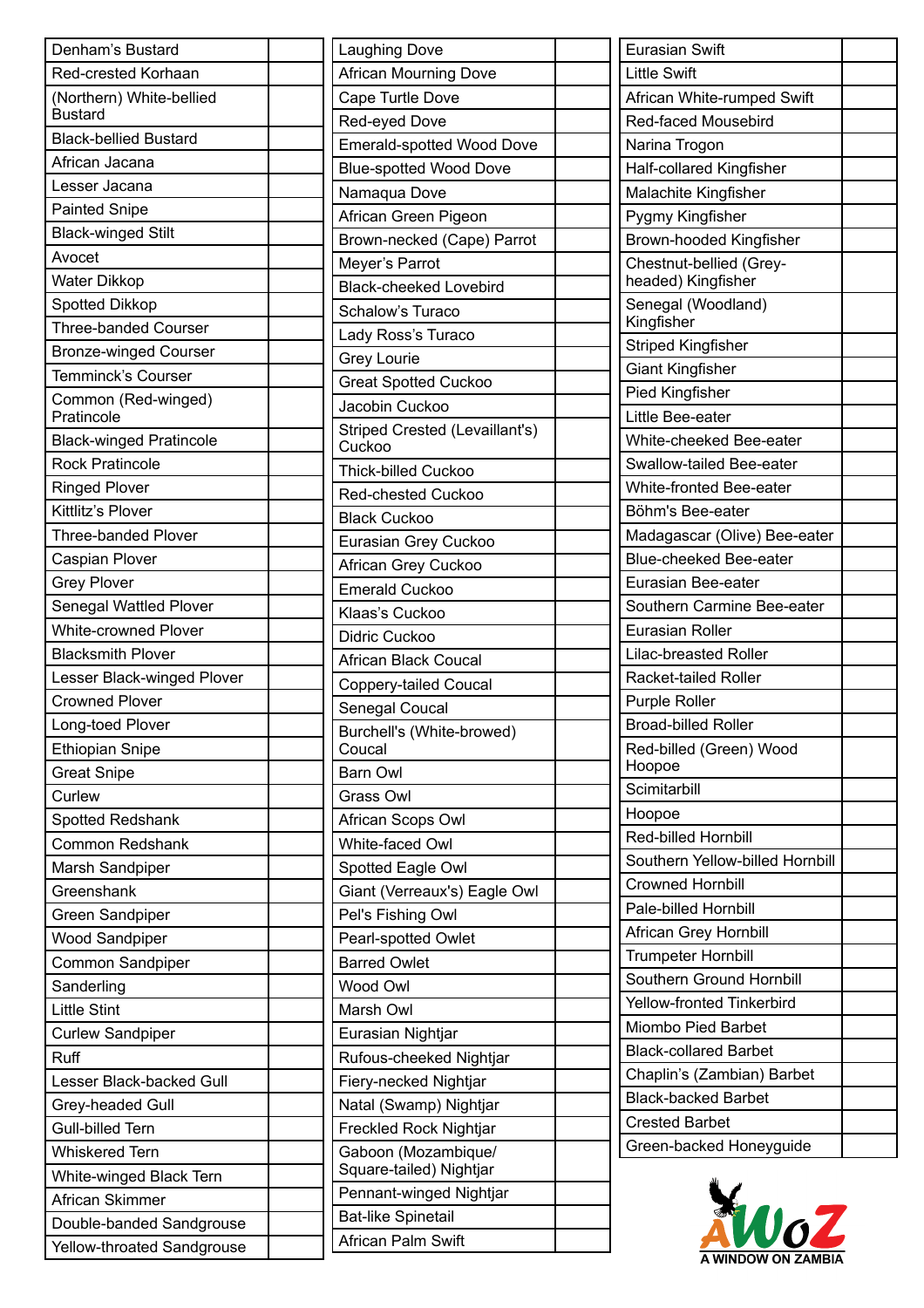| Brown-backed Honeyguide                     | Gr         |
|---------------------------------------------|------------|
| Scaly-throated Honeyguide                   | Bla        |
| <b>Greater Honeyguide</b>                   | Mi         |
| Lesser Honeyguide                           | Ku         |
| Bennett's Woodpecker                        | Gr         |
| Golden-tailed Woodpecker                    | Th         |
| Little Spotted (Green-backed)<br>Woodpecker | He<br>Rc   |
| Cardinal Woodpecker                         | Re         |
| <b>Bearded Woodpecker</b>                   | Cc         |
| Olive Woodpecker                            | Сe         |
| African Broadbill                           | Sc         |
| Rufous-naped Lark                           | Ea         |
| <b>Flappet Lark</b>                         | WI         |
| Dusky Lark                                  | <b>Sto</b> |
| Red-capped Lark                             | Nc         |
| Chestnut-backed Sparrow-                    | Ca         |
| Lark                                        | Fa         |
| Grey-backed Sparrow-Lark                    | So         |
| <b>Black Saw-wing</b>                       | Arı        |
| <b>Eurasian Sand Martin</b>                 | Mo         |
| African Sand (Brown-throated)               | <b>Br</b>  |
| Martin                                      | Lit        |
| <b>Banded Martin</b>                        | Se         |
| Grey-rumped Swallow                         | Eu         |
| <b>Red-breasted Swallow</b>                 | W          |
| Mosque Swallow                              | Mε         |
| <b>Lesser Striped Swallow</b>               | Gr         |
| <b>Greater Striped Swallow</b>              | Le         |
| African Rock Martin                         | Gr         |
| Wire-tailed Swallow                         | Ict        |
| <b>Pearl-breasted Swallow</b>               | Afı<br>W   |
| <b>White-throated Swallow</b>               | Gr         |
| <b>Barn Swallow</b>                         | Bla        |
| <b>House Martin</b>                         | Bu         |
| <b>Yellow Wagtail</b>                       | Ye         |
| Cape Wagtail                                |            |
| African Pied Wagtail                        | Re         |
| Richard's (Grassveld/African)<br>Pipit      | Lo<br>Wi   |
| Long-billed (inc. Wood) Pipit               | Ye         |
| Plain-backed Pipit                          | So         |
| <b>Buffy Pipit</b>                          | Gε         |
| Bushveld (Little Tawny) Pipit               | Cc         |
| <b>Tree Pipit</b>                           | Ch         |
| <b>Striped Pipit</b>                        | Pa         |
| Fülleborn's Longclaw                        | Fa         |
| Rosy-breasted Longclaw                      | De         |
| <b>Black Cuckoo-shrike</b>                  | Cr         |
| Purple-throated Cuckoo-shrike               | Tir        |
| White-breasted Cuckoo-shrike                | Ra         |
| <b>Yellow-bellied Bulbul</b>                | Sh         |
| <b>Terrestrial Bulbul</b>                   | Ne         |

| Grey-olive Bulbul                       |  |
|-----------------------------------------|--|
| Black-eyed (Common) Bulbul              |  |
| Miombo Rock Thrush                      |  |
| Kurrichane Thrush                       |  |
| <b>Groundscraper Thrush</b>             |  |
| <b>Thrush Nightingale</b>               |  |
| Heuglin's (White-browed)<br>Robin       |  |
| Red-capped Robin                        |  |
| <b>Collared Palm Thrush</b>             |  |
| Central Bearded (Miombo)                |  |
| Scrub Robin                             |  |
| <b>Eastern Bearded Scrub Robin</b>      |  |
| White-browed Scrub Robin                |  |
| Stonechat                               |  |
| Northern Wheatear                       |  |
| Capped Wheatear                         |  |
| <b>Familiar Chat</b>                    |  |
| Sooty Chat                              |  |
| Arnot's Chat                            |  |
| Mocking Chat                            |  |
| <b>Broad-tailed Warbler</b>             |  |
| Little Rush Warbler                     |  |
| Sedge Warbler                           |  |
| Eurasian/African Reed                   |  |
| Warbler                                 |  |
| Marsh Warbler                           |  |
| <b>Great Reed Warbler</b>               |  |
| Lesser Swamp Warbler                    |  |
| <b>Greater Swamp Warbler</b>            |  |
| <b>Icterine Warbler</b>                 |  |
| African (Dark-capped) Yellow<br>Warbler |  |
| Green-capped Eremomela                  |  |
| <b>Black-collared Eremomela</b>         |  |
| <b>Burnt-necked Eremomela</b>           |  |
| Yellow-bellied Eremomela                |  |
| Red-capped Crombec                      |  |
| Long-billed Crombec                     |  |
| <b>Willow Warbler</b>                   |  |
| Yellow-bellied Hyliota                  |  |
| Southern Hyliota                        |  |
| Garden Warbler                          |  |
| Common Whitethroat                      |  |
| Chestnut-vented Tit-babbler             |  |
| Pale-crowned Cisticola                  |  |
| Fan-tailed (Zitting) Cisticola          |  |
| Desert Cisticola                        |  |
| Croaking Cisticola                      |  |
| <b>Tinkling Cisticola</b>               |  |
| <b>Rattling Cisticola</b>               |  |
| <b>Short-winged Cisticola</b>           |  |
| Neddicky                                |  |
|                                         |  |

 $\overline{\mathsf{T}}$ 

| <b>Trilling Cisticola</b>                   |  |
|---------------------------------------------|--|
| <b>Red-faced Cisticola</b>                  |  |
| Greater Black-backed<br>(Luapula) Cisticola |  |
| <b>Chirping Cisticola</b>                   |  |
| Lesser Black-backed                         |  |
| (Levaillant's) Cisticola                    |  |
| Tawny-flanked Prinia                        |  |
| <b>Yellow-breasted Apalis</b>               |  |
| <b>Bleating Bush Warbler</b>                |  |
| Miombo (Stierling's) Barred<br>Warbler      |  |
| Pallid (Pale) Flycatcher                    |  |
| Southern Black Flycatcher                   |  |
| <b>Collared Flycatcher</b>                  |  |
| Spotted Flycatcher                          |  |
| Dusky Flycatcher                            |  |
| Ashy Flycatcher                             |  |
| Böhm's Flycatcher                           |  |
| Lead-coloured (Grey Tit-)<br>Flycatcher     |  |
| <b>Chinspot Batis</b>                       |  |
| <b>Black-throated Wattle-eye</b>            |  |
| White-tailed Blue Flycatcher                |  |
| African Paradise Flycatcher                 |  |
| Arrow-marked Babbler                        |  |
| White-rumped (Hartlaub's)<br><b>Babbler</b> |  |
| Miombo Grey Tit                             |  |
| Southern Black Tit                          |  |
| White-winged Black Tit                      |  |
| Rufous-bellied Tit                          |  |
| Grey Penduline Tit                          |  |
| <b>Spotted Creeper</b>                      |  |
| Red-and-blue (Anchieta's)<br>Sunbird        |  |
| (Western) Violet-backed<br>Sunbird          |  |
| <b>Collared Sunbird</b>                     |  |
| <b>Olive Sunbird</b>                        |  |
| <b>Black (Amethyst) Sunbird</b>             |  |
| <b>Scarlet-chested Sunbird</b>              |  |
| Yellow-bellied (Variable)<br>Sunbird        |  |
| (Southern) White-bellied<br>Sunbird         |  |
| Miombo Double-collared<br>Sunbird           |  |